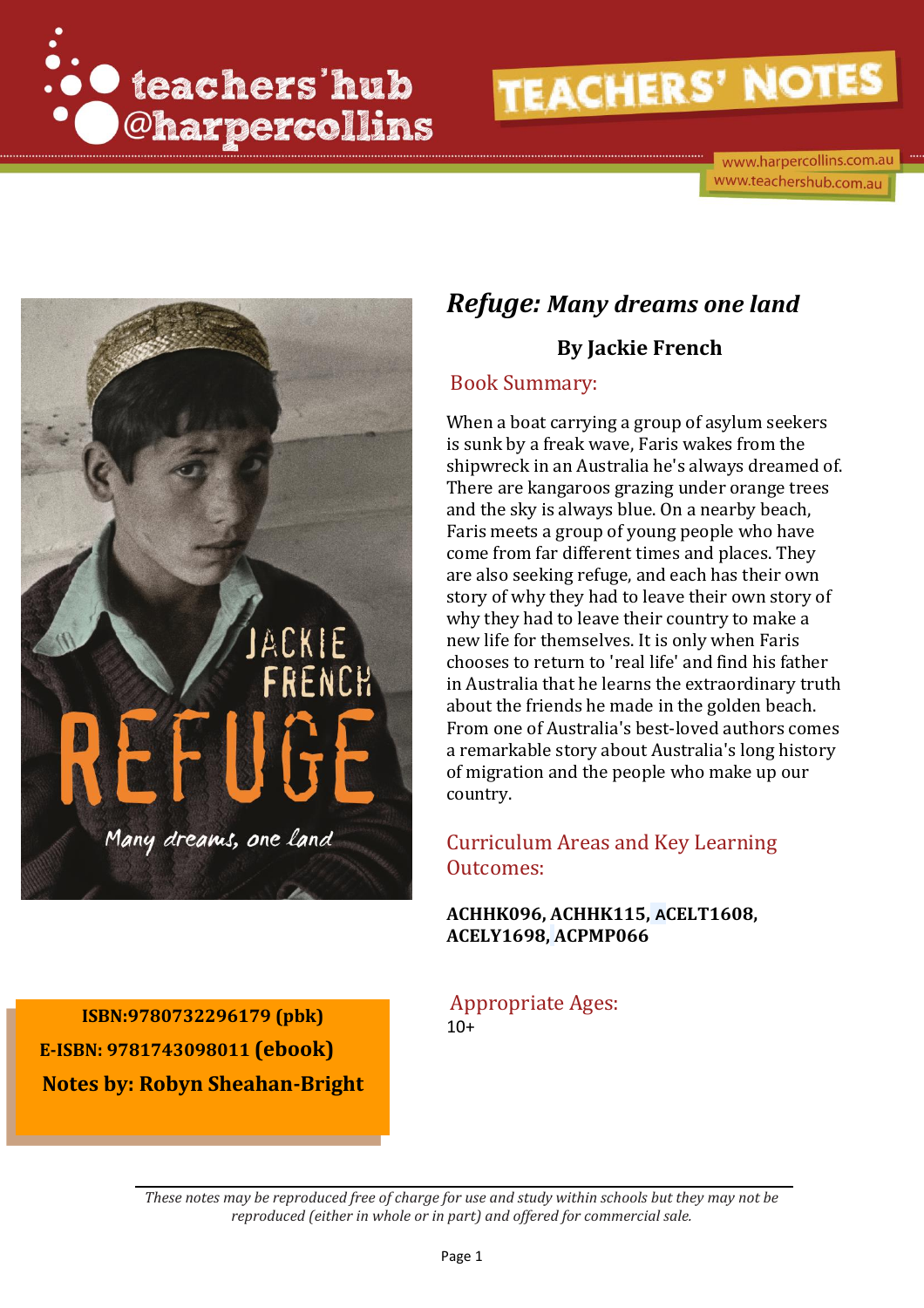

www.harpercollins.com.au www.teachershub.com.au

# **Contents**

**Contents**

**Introduction**

**About the author** 

**Author inspiration**

### **Characters**

- **The significance of character**
- **Major characters**
- **Minor characters**
- **Character arcs**

### **Themes**

- **Treatment of refugees**
- **Global conflicts and world peace**
- **Cultural understanding, racism and prejudice**
- **Women's rights and advocacy**

### **Key quotes**

**Curriculum topics** 

- **Language and literacy**
- **History**
- **Values**

**Further points for discussion**

**Notes on the text** 

**Bibliography**

*These notes may be reproduced free of charge for use and study within schools but they may not be reproduced (either in whole or in part) and offered for commercial sale.*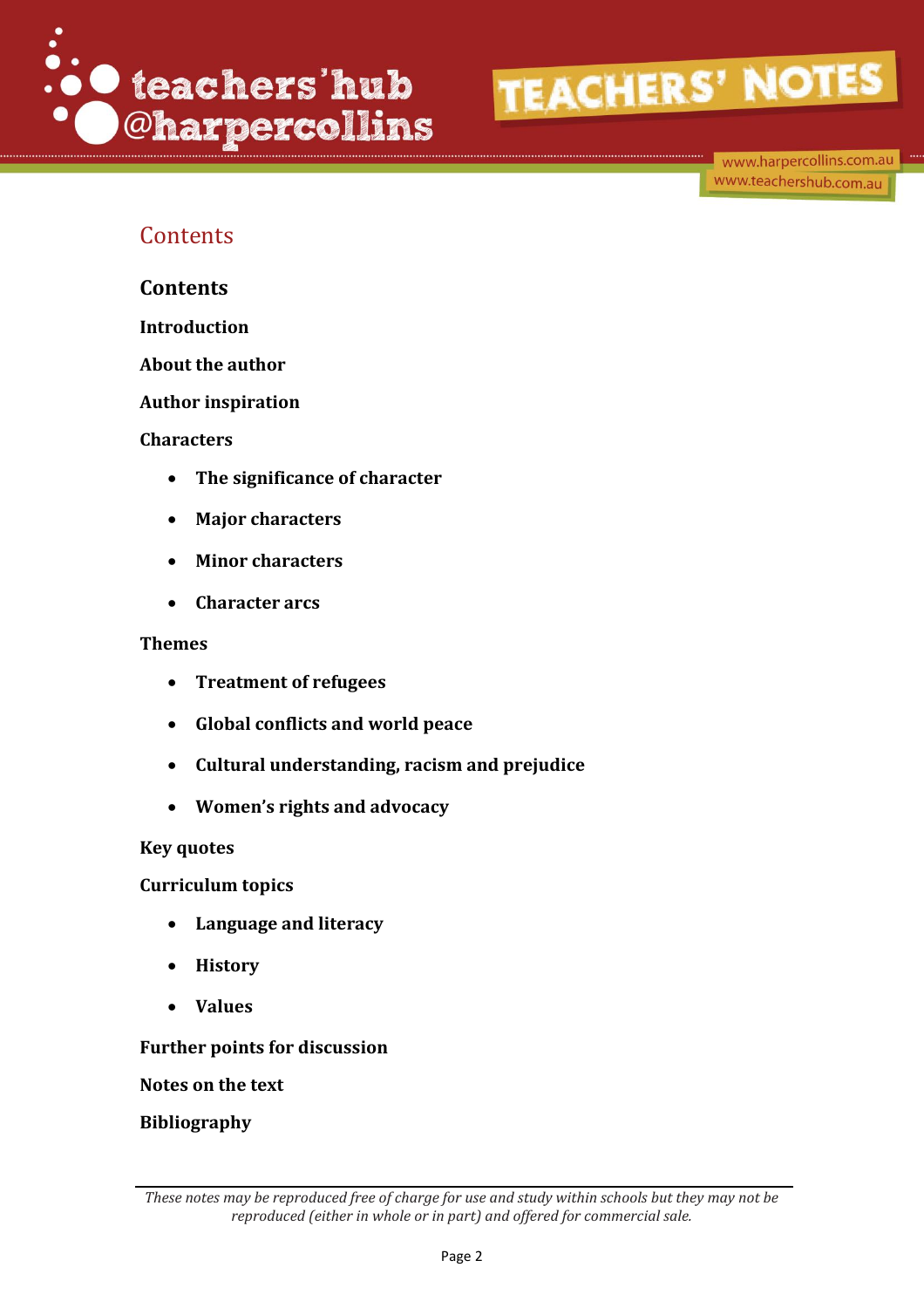

www.harpercollins.com.au www.teachershub.com.au

# **Introduction**

'You think everyone sees the world in the same way?' (p 56)

'The home you go back to each night is *your* Australia. The one you dreamed of.' 'No! My home isn't a dream!'(p 62)

Thirteen-year-old Faris and his grandmother Jadda are fleeing from persecution in their home country aboard a leaky boat with 34 others. His father had escaped government interrogation five years earlier and now they are going to join him in Australia. But a storm arises and Faris blacks out.

He wakes in the Australian home he has dreamed of, but when he goes to the nearby beach and joins a group of children playing, all of whom are dressed differently, and who come from different cultures, he realises that something is not quite as he'd thought. One of the young people is an Indigenous young man named Mudurra, who keeps his distance but does offer some of his food to the others. Faris realises that in this world each child goes home at night to a home which is a reflection of the Australia which they had imagined when they left home, and that they all come from different times and places. Susannah and Billy explain that some have already been and gone back through the mysterious door on the beach, and that eventually they will all be ready to return to the challenges from which they have temporarily escaped. She explains that the beach provides a 'refuge' for the children who have suffered in order to make their way to Australia: 'This isn't heaven.' 'Then what is it?' 'A refuge,' she said quietly. 'It took me years to find the answer. I sat on the sand hill. I prayed, day after day. And one day the answer came. We are the children who refused to die. Instead of dying we have come here to build up the strength to go back to what we have to face, the strength to live. The strength to go back to our lives and to survive.' (pp 69-70) As weeks pass and the same routine is observed with his new friends, Faris learns each of their stories and visits their imagined worlds over the sand dunes, each of which is a different vision of how Australia might be. Sudanese Juhi arrived in 2005 and decides after falling in love with Mudurra to return with him to 60,000BC; Billy Higgs was a British convict who arrived in 1829; Susannah was an Irish girl who was coming with her large and poor family to find a better home in Australia and arrived in 1923; Greek Nikko came with his family to join the Snowy Mountains Scheme in 1952; German David Weisengarten was a violinist who has lost his family to the Holocaust and arrived from Austria in 1945; Afghani Jamila arrived on Christmas Island in 1993; and Sri Lankan Nafeesa arrived alone in 2009.

After Faris and the others eventually do go through the door, the latter part of the novel is about his reunion with his father and the difficulties entailed in adjusting to this less than perfect world. The novel ends with a meeting with

*These notes may be reproduced free of charge for use and study within schools but they may not be reproduced (either in whole or in part) and offered for commercial sale.*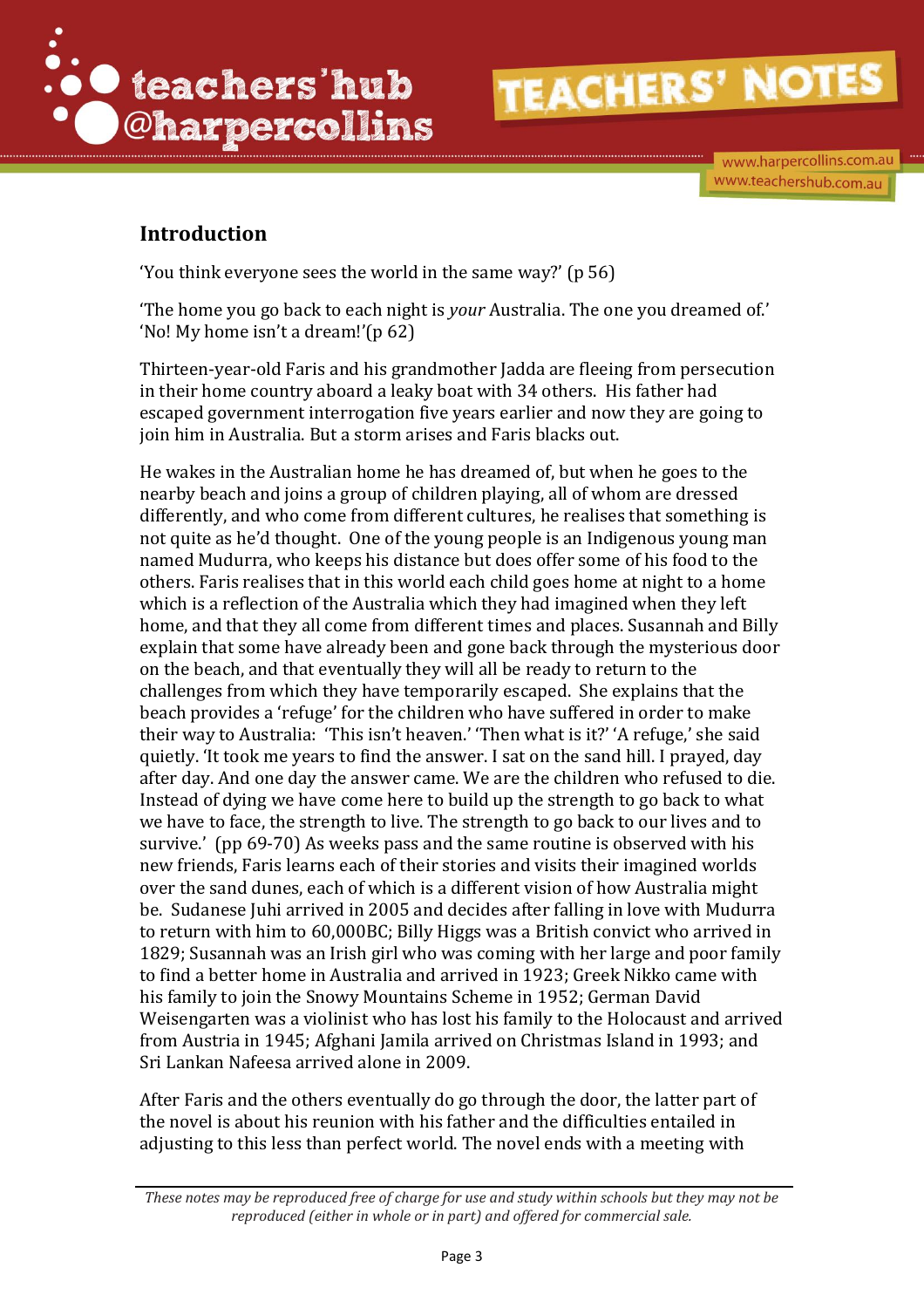

www.harpercollins.com.au www.teachershub.com.au

Susannah, now a very old woman, named Sister Margaret-Mary, who tells him what has happened to all the others.

This is a multicultural history of immigration to Australia. Imaginatively written, it shows that everyone who arrived in Australia came by boat and that each one of them has contributed to our history in different ways. It suggests that empathy and understanding are crucial in our treatment of and response to immigrants and refugees. It also suggests that those who survive are those with the strength of their dreams and with the self-confidence and conviction that they can overcome the obstacles presented to them.

# **About The Author**

**Jackie French** is a multiple award-winning author who deals with a very widerange of topics. Of her books she says on her website that:

*There were over 140 at last count, slightly more than we have varieties of apples. If something is worth doing you may as well go heart and soul and boot leather ... I write for kids and adults, fiction, history, gardening, pests control , chooks and some that must be a nightmare for book shops to work out what genre they are. Have a look at 'which book?' for a probably not quite up to date list of what is where and for whom.*

Her websites offers further detailed and fascinating insights into her life and work.

[www.jackiefrench.com.au](http://www.jackiefrench.com.au/)

# **Author Inspiration**

Jackie says:

'All books begin somewhere, or some when. But not this one. Instead for years I've been haunted by images of 60,000 years of small boats, facing the waves towards Australia. My ancestors, from more than seven nations and racial groups, came on those boats, many generations past. From that first canoe 60,000 years ago, those arrivals have made our nation.

This is the story of one boy, Faris, but it is also the story of that one extraordinary migration that still continues, to a land at the end of the world. It is set, partly, on the beach of my childhood, the happiest and most carefree part of my childhood (except perhaps in books) where I walked on the sand and sang to the sea and my grandmother fished or painted. That beach was my refuge.'

*These notes may be reproduced free of charge for use and study within schools but they may not be reproduced (either in whole or in part) and offered for commercial sale.*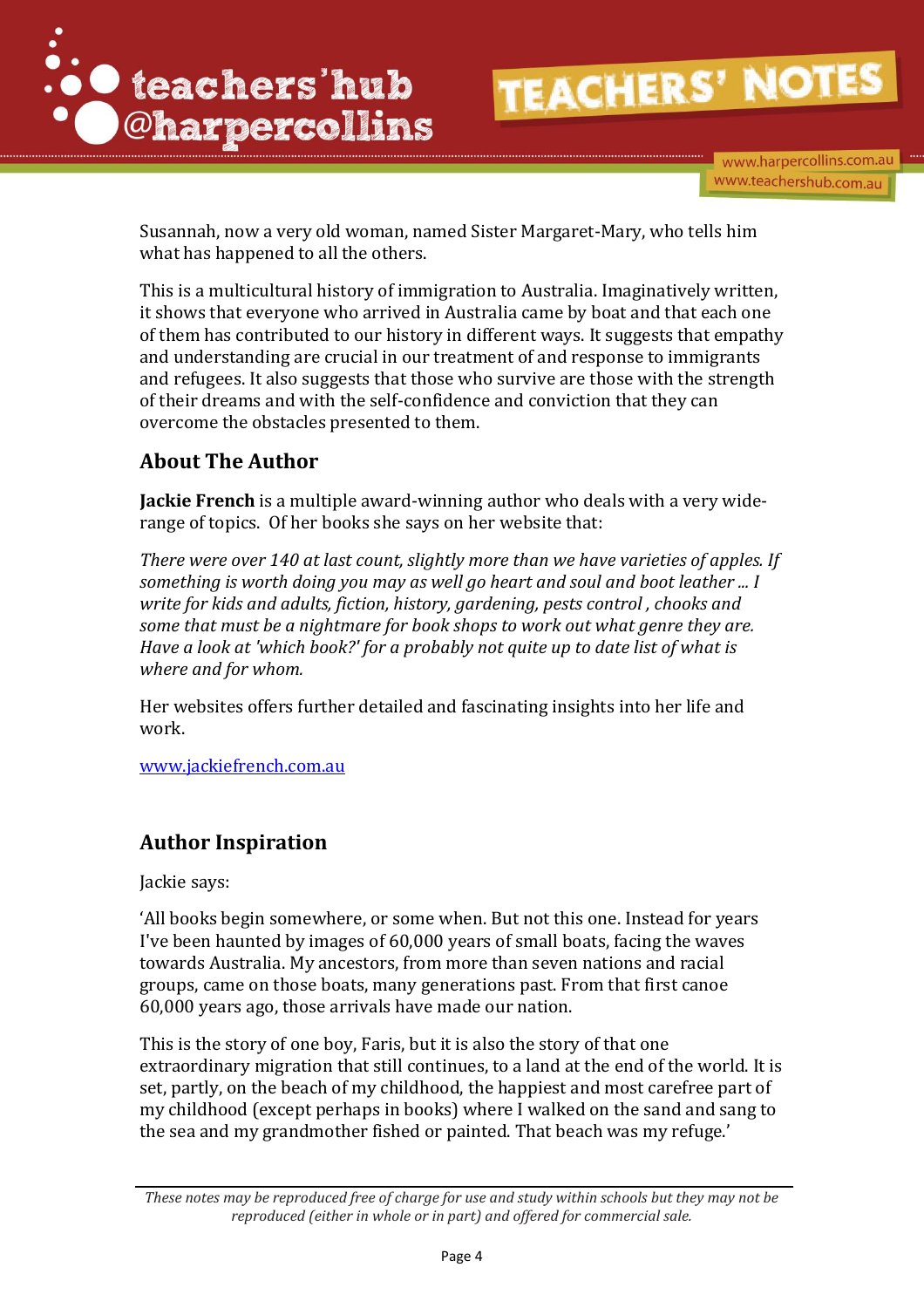

www.harpercollins.com.au www.teachershub.com.au

### **Characters**

 **The Significance of Character:** Characters are the heart of any narrative, the catalysts for action, and the central core around which all other narrative aspects must revolve and work. In this work there are several major characters (some of whom figure briefly in the action) and a cast of minor ones.

*Discussion Point:* Apart from Faris, which character did you consider to be central to the novel's plot and themes, and why?

 **Major Characters: Faris**; his grandmother, **Jadda**; his **father**; **Susannah** (Sister Margaret-Mary) and **Billy Higgs**.

*Discussion Point:* Which of the main characters did you find most appealing, and why?

 **Minor Characters: Mudurra, Juhi, Jamila, Susannah, Nikko, David, Nafeesa, Jamila.** 

*Discussion Point:* Is there a minor character who might have played a larger part? Why would you have liked to have seen more of this character?

 **Character Arcs** are the curve on which key events show how a character grows or develops in response to events and to interactions with other characters in the novel.

*Activity:* Choose a character and trace an arc on which key events indicate some aspect of their personality or change in their behaviour.

## **Themes**

## **Treatment of Refugees**

 'He hadn't understood, on the sagging boat on its way here, how much Australia didn't want him. But he had nowhere else to go.' (p 203)

*Discussion Point:* Sadly the bureaucratic response to asylum seekers has obscured the word 'asylum' in angry rhetoric about 'queue-jumpers'. Discuss the reasons why asylum seekers pay people smugglers to bring them to Australia and the background to some of their stories.

*These notes may be reproduced free of charge for use and study within schools but they may not be reproduced (either in whole or in part) and offered for commercial sale.*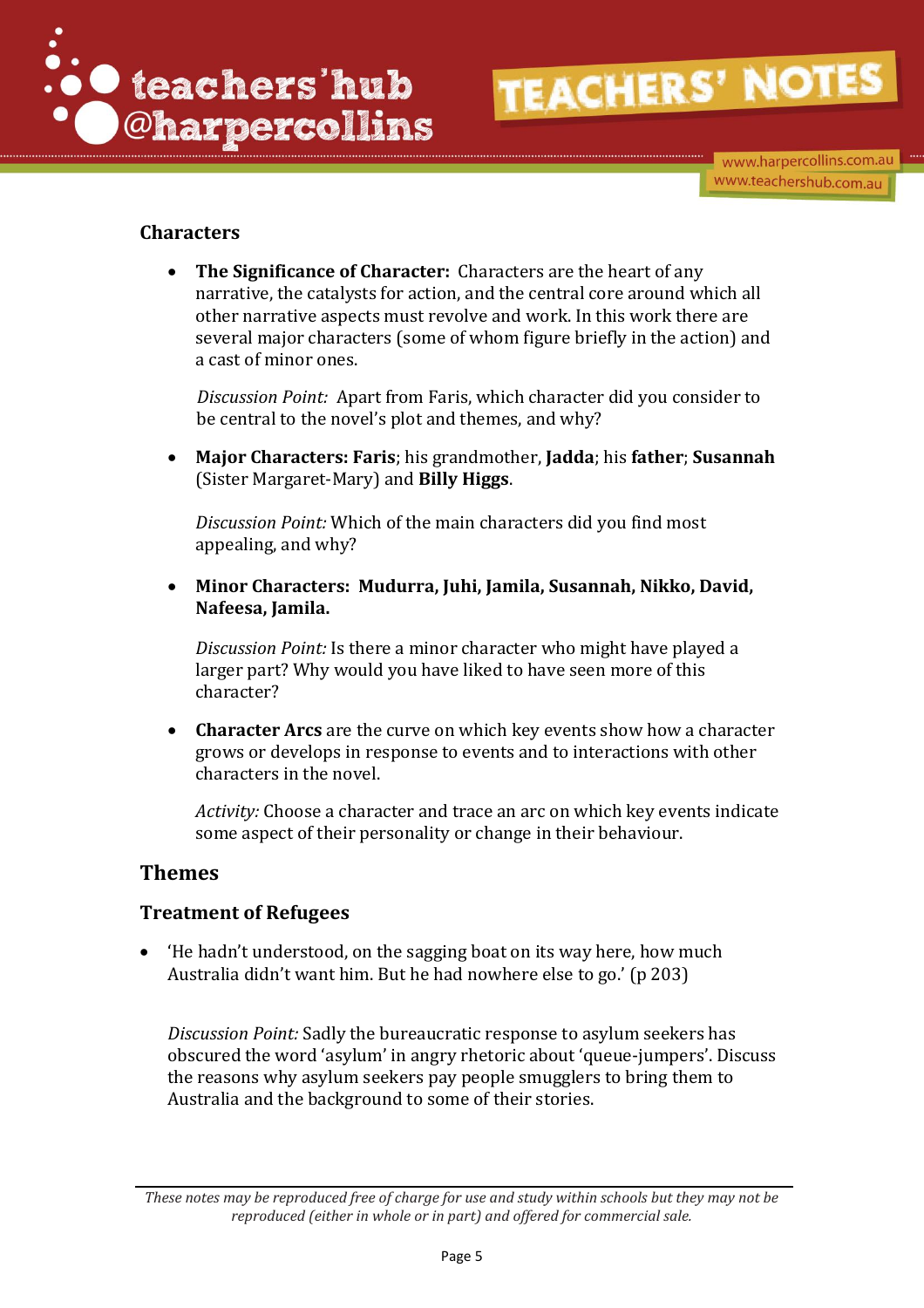

www.harpercollins.com.au www.teachershub.com.au

 Before Faris arrives he has a vision of Australia derived from tourism brochures:

'It was beautiful. A rich country. Bright fish swam on its Great Barrier Reef. Tourists wandered on golden beaches. Its Opera House gleamed under the blue sky. Faris was glad his father was near an opera house, where he could hear the music that he loved.' (p 5)

*Discussion Point:*

Is Australia a rich and generous country? Or is it one which has dark corners as well?

 'They did not go to the International Organisation for Refugees Camp. "You wait four years, or five there, before you can go to Australia," said Jadda. "You must go to school, to university, not spend your life here waiting." She wouldn't let him learn Bahasa, to go to the local school. He must speak English, for Australia.' (pp 6-7)

And:

'But there was no way to apply to go to Australia in Afghanistan.' (p 118)

*Activity:*

Many people believe that those who board illegal boats are doing so for nefarious reasons. But these two quotes indicate that many are simply desperate to find refuge and that the options for refugees are few. Discuss the options available to Faris and his grandmother; or to Jamila and her family.

Visit the website Refugee Council of Australia (RCOA) htttp://www.refugeecouncil.org.au/>

*Activity:*

Have students access some of this information on refugees and their rights and how Australia has observed those rights.

Mei Ling's story (p 113) is one shared by many Vietnamese boat people.

*These notes may be reproduced free of charge for use and study within schools but they may not be reproduced (either in whole or in part) and offered for commercial sale.*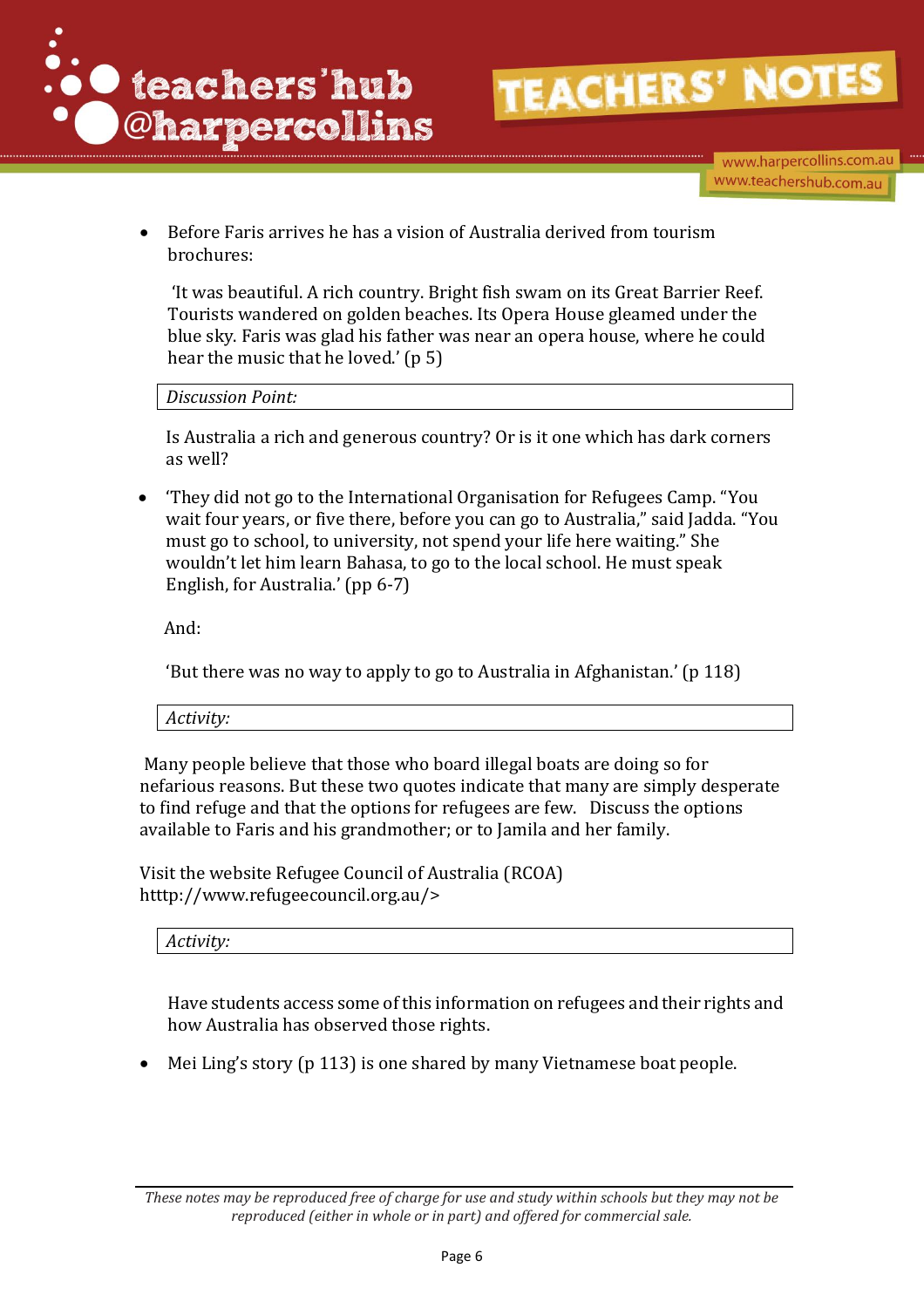

### *Activity:*

Research this history. Read Anh Do's picture book *The Little Refugee* (Allen & Unwin, 2011) or his memoir *The Happiest Refugee* (Allen & Unwin, 2010).

*Discussion Point:*

How did government policy deal with this influx in the 1970s? Compare to today's policies.

 Vlad was from Bosnia (pp 113-5) where a relatively recent conflict took place between 1992-5.

*Discussion Point:*

Research the causes and the outcomes of the war. See 'Bosnian War' <http://en.wikipedia.org/wiki/Bosnian\_War>

 'I am from a country that you would call Afghanistan. My people are Hazara. The Pashtuns hate Hazara. It has been that way for hundreds of years.' (p 116)

Jamila's story is very relevant to Australia at present as we still have troops in that country fighting the Taliban. Afghanistan has suffered decades of conflict and is still at the mercy of civil unrest today.

#### *Activity:*

Research the conflict in Afghanistan and how or if it is being resolved. See 'Afghanistan' <http://en.wikipedia.org/wiki/Afghanistan>

• In Chapter 14 the trope of a hair-raising rescue is used to symbolise all that the characters have learned from each other.

*Discussion Point:*

Empathy and understanding give them courage, and the strength of their group is more than the sum of all their parts.

 Nafeesa is from Sri Lanka (p 161) where civil war was waged from 1983 to 2009.

*These notes may be reproduced free of charge for use and study within schools but they may not be reproduced (either in whole or in part) and offered for commercial sale.*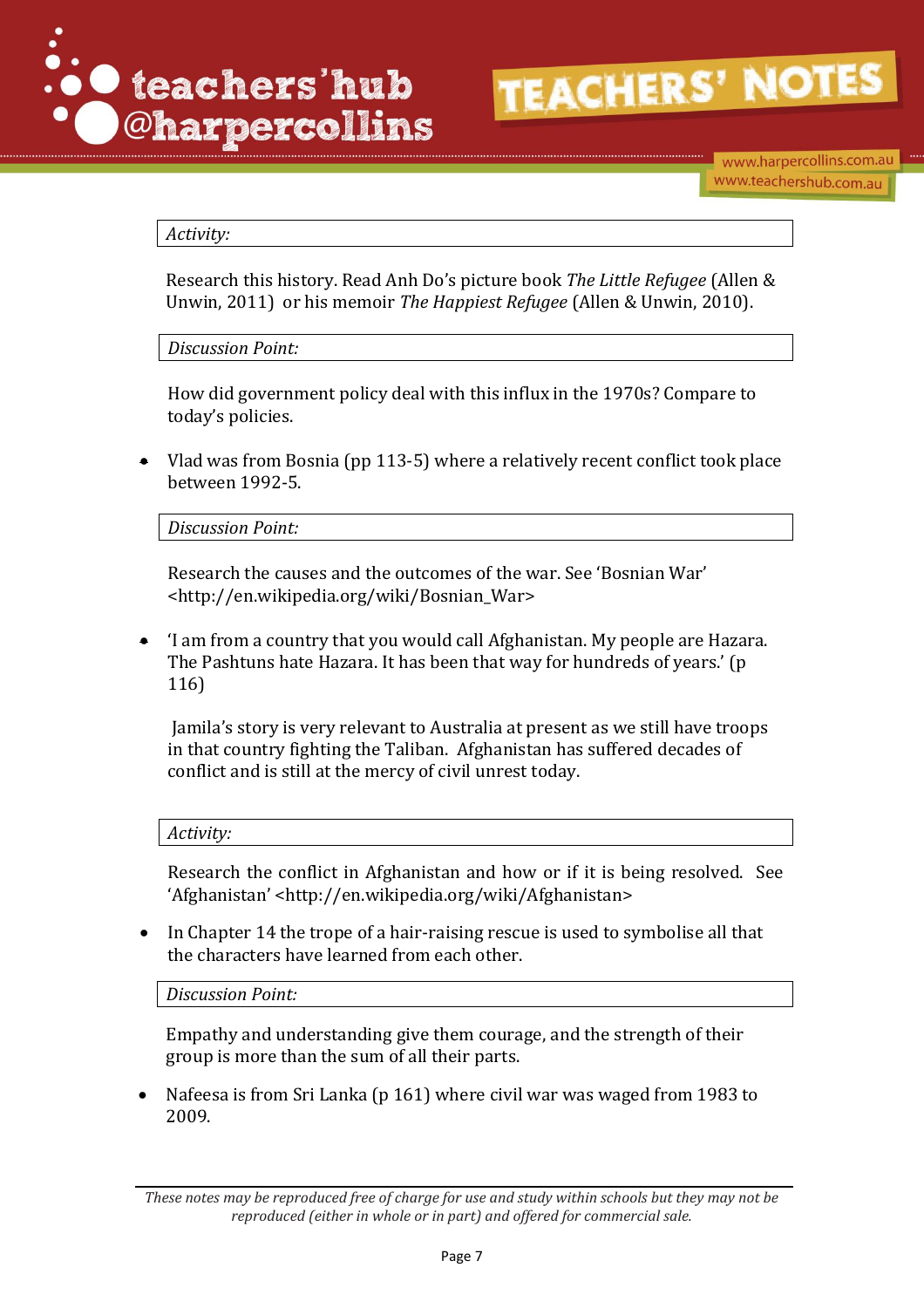

### *Activity:*

Research the history of this war and the current situation in Sri Lanka. Visit *'*Sri Lankan Civil War

http://en.wikipedia.org/wiki/Sri\_Lankan\_Civil\_War

 'He was supposed to call someone, to say he had arrived in Australia — the 'alive' call so the owner of the boat would get his money. But he had no number to ring.'(p 204)

*Discussion Point:* 

This sort of bureaucratic mystery must be confronted by many arrivals in Australia. Imagine arriving here after suffering years of fear and privation, having no English, and with no understanding of the local laws and customs. How would you feel?

 Many immigrants who arrive in Australia find themselves impoverished and, even when they are highly skilled professionals, forced to work in menial tasks for years while they are having their qualifications recognised.

*Discussion Point:*

How would you and your family cope in such a situation?

 Post traumatic stress disorder is commonly suffered by those who are kept in detention for a lengthy period.

*Activity:*

Research the various forms of detention centres which Australia has developed for refugees. Discuss whether they seem humane responses to the situation.

## **Global Conflicts and World Peace**

 The immigration of most of the children in this novel was provoked by either conflicts or persecution.

*Discussion Point:*

What did you learn about the influence of war on people's lives from reading this novel?

*These notes may be reproduced free of charge for use and study within schools but they may not be reproduced (either in whole or in part) and offered for commercial sale.*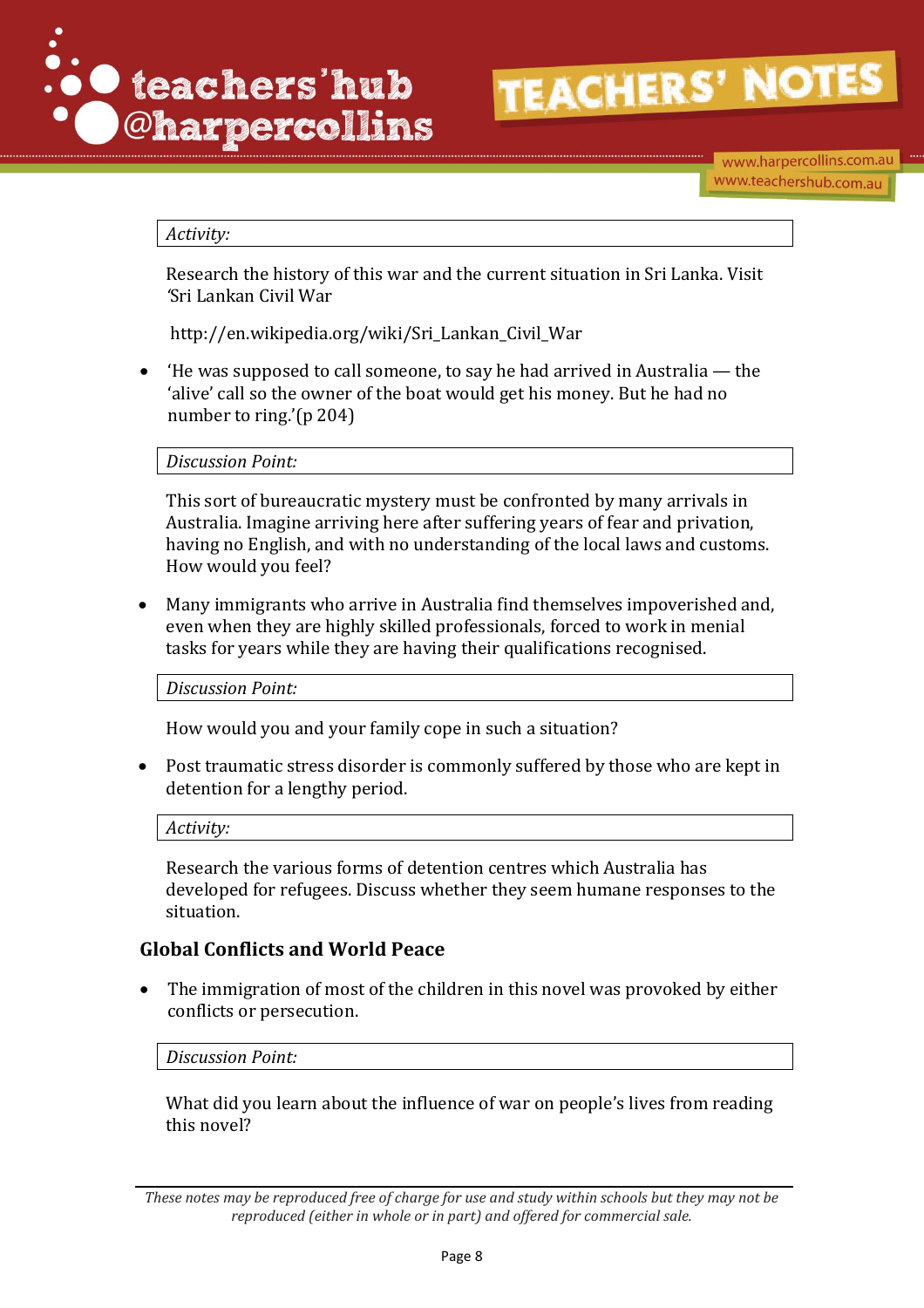

www.harpercollins.com.au www.teachershub.com.au

*Discussion Point:*

 Billy might be said to be a victim of class warfare in Britain where the poor were routinely drive to crime particularly after the Industrial Revolution.

*Discussion Point:*

Discuss the origins of many convicts' convictions and how their experiences related to economic and social conditions in Britain at that time.

Susannah says to Faris: 'Why is there such a terrible lot of hating in the world? Why do we hate so much that we try to kill those who aren't like us?' 'I don't know.' 'Sometimes I'm thinking that we need to love more. That if enough of us do good things it might balance out the hate.' (p 121) Juhi also says: 'I can make them change! Do you know the saying "God will not change a people, until they change themselves"?'(p 95)

*Discussion Point:* 

Can individuals make a difference? What might you do to encourage peace on a national or global scale?

## **Cultural Understanding, Racism and Prejudice**

 The 'White Australia Policy' which was created in response to fears that Chinese immigrants in the late nineteenth century would 'over-run' the country, and monopolise the job market, was officially entitled the *Immigration Restriction Act (1910)* which was the first act passed by the government of the new Federation of Australia in 1901. It was not overturned until 1973 when the Whitlam government finally removed race as a factor in Australia's immigration provisions.

*Discussion Point:*

How much of Australia's recent responses to Asian and Middle Eastern immigrants are fuelled by racism?

*These notes may be reproduced free of charge for use and study within schools but they may not be reproduced (either in whole or in part) and offered for commercial sale.*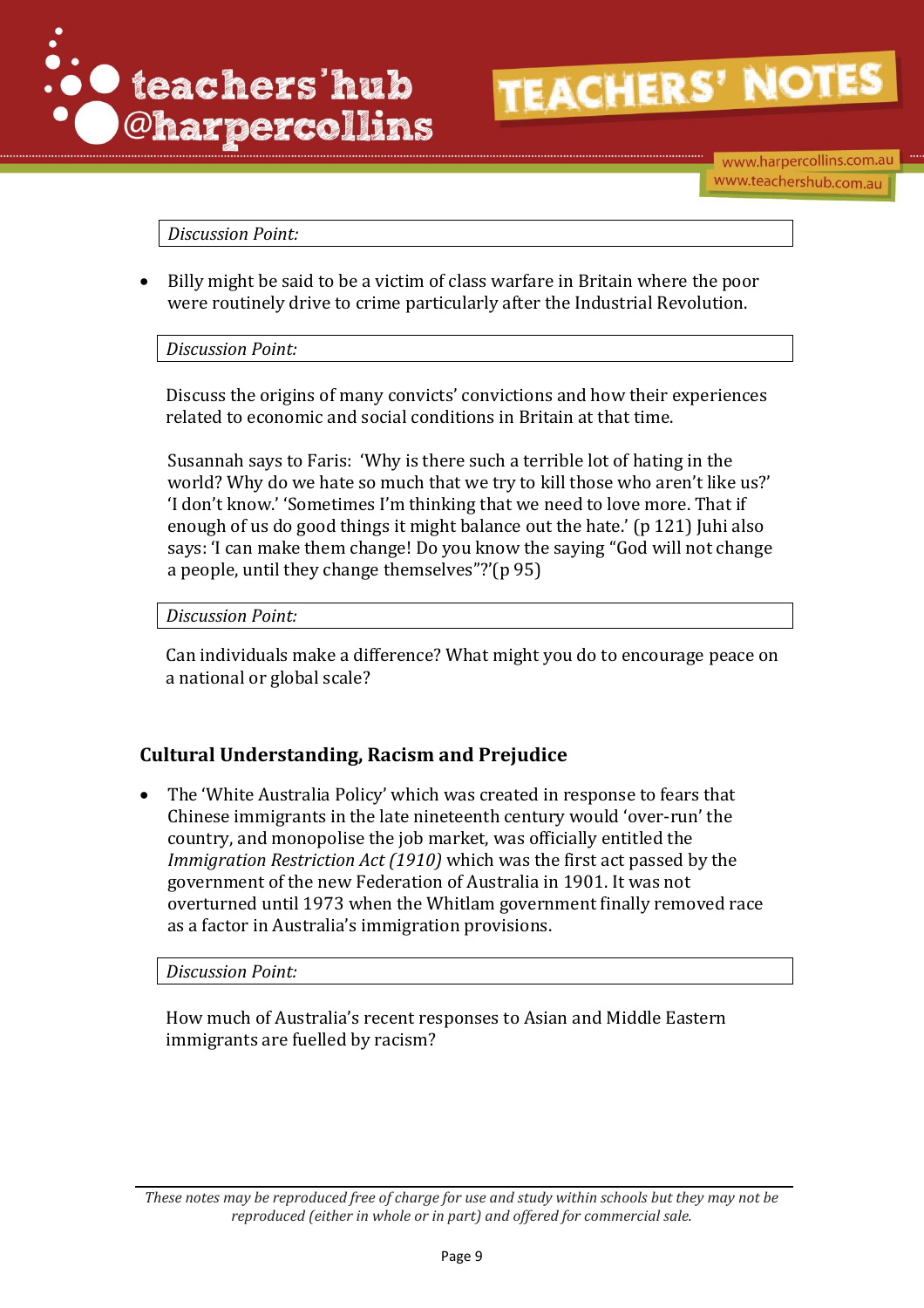

*Activity:*

Use these teaching resources as a catalyst for discussion in the classroom: 'Racism No Way: Fact Sheets' <http://www.racismnoway.com.au/teachingresources/factsheets/59.html>

 Faris and Jamila visit a teacher who speaks of Mohammed ibn-Musa al-Khwarizmi (p 136) the great Arabian mathematician and his influence on contemporary mathematics. This story reveals the sophisticated thinking developed in early Arabian history, and challenges western views of their intellectual supremacy.

*Discussion Point:*

What do you know about Arab cultures? What other scientific discoveries or cultural achievements can be attributed to Arab countries? Visit 'Arab Culture' [<http://en.wikipedia.org/wiki/Arab\\_](http://en.wikipedia.org/wiki/Arab)culture> for background to the local customs and culture

## **Women's Rights and Advocacy**

'Jamila caught the ball as though she had never known that women shouldn't shove their way past men — or had she, like Jadda, perhaps deliberately forgotten.' (p 26)

The Taliban refused her and the women in her family the right to education, so Jamila's dream Australian world is a 'city of women' (pp 134-5) and her poem which David puts to music (pp 137-8) draws on the painful experiences of her grandmother and others.

*Discussion Point:* 

How would it be to live in a society where women were not allowed access to education, and had to submit all their rights and power to men?

 Jackie French dedicates this book to the Sisters of Saint Joseph who supported both Indigenous students and the rights of women through their advocacy. Sr Margaret-Mary (Susannah) is an example of this sort of charitable support. 'She really cares for David, thought Faris, but she doesn't look at him the way Juhi looks at Mudurra. Susannah cares for all of us.' (p 56)

*Activity:*

Mary Mackillop was the first Australian recognised as a saint and was a member of the order of the Sisters of Saint Joseph. Research her life further to discover why she is considered worthy of sainthood.

*These notes may be reproduced free of charge for use and study within schools but they may not be reproduced (either in whole or in part) and offered for commercial sale.*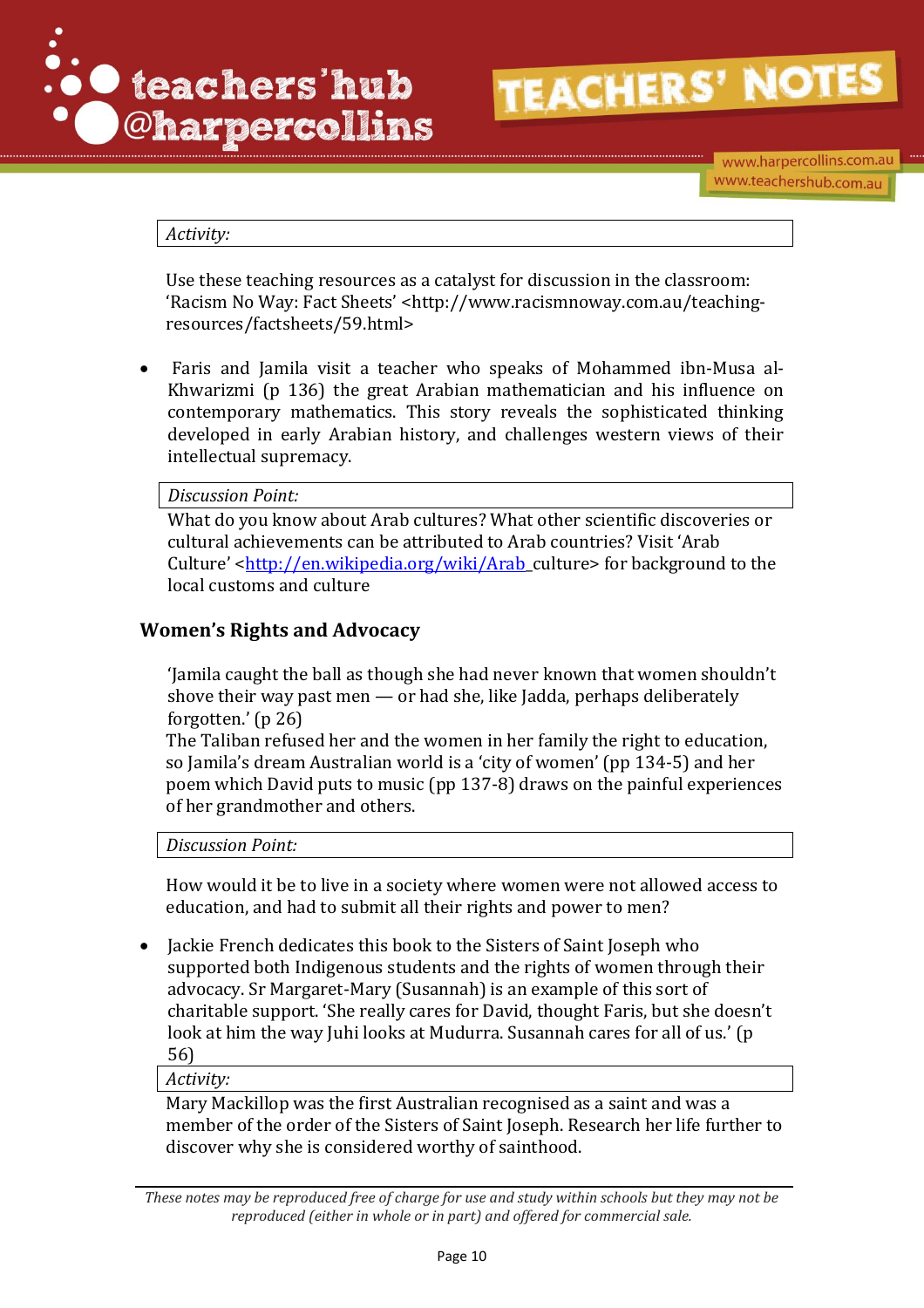

www.harpercollins.com.au www.teachershub.com.au

# **Key Quotes**

The following quotes relate to some of the **Themes** above. You might like to present any one of them (or two related quotes) to your students as a catalyst for further discussion, or as the subject of an essay outlining how the quote reflects a central theme in this novel:

| 'How could his father be a rebel?<br>Rebels shouted, and drew slogans on<br>the walls. Rebels plotted. They didn't<br>live in houses with fine gardens, with<br>rich carpets on the<br>floor. Their sons didn't go to good<br>schools.' (p 4)                                                                                                                  | 'It's a rule, if you like. Always walk<br>across the sand hill by yourself. I'll go<br>home now, to make sure it goes right<br>for you. Don't worry. This is a good<br>place, a safe place. Nothing bad can<br>come to you here. Nothing at all. Good<br>night, Faris.' (p 35)                                       |
|----------------------------------------------------------------------------------------------------------------------------------------------------------------------------------------------------------------------------------------------------------------------------------------------------------------------------------------------------------------|----------------------------------------------------------------------------------------------------------------------------------------------------------------------------------------------------------------------------------------------------------------------------------------------------------------------|
| 'It was enough. All he wanted, he told<br>himself. He had lived with fear so long<br>(he shut his mind to what that fear<br>had been, but the memory that he had<br>been afraid lingered). This was a time<br>for sunlight, for white sand. This was<br>a holiday. This was Australia. This was<br>peace. This was home, with Jadda and<br>his father.' (p 49) | 'We all arrived here, trying so hard to<br>forget. Every one of us had to face<br>things that are too big for children.<br>But I think you're ready to remember<br>now.' 'I  I don't want to remember,'<br>he whispered.' (p 63)                                                                                     |
| 'Death is easy for people like us, the<br>easiest thing in our whole lives. But to<br>survive - that's harder. I think that's<br>why we're here. To find the strength,<br>the courage to survive.' (pp 73-4)                                                                                                                                                   | 'The music sang across the theatre,<br>David's<br>fingers firm and sure. It sang of loss,<br>but of strength too. For the first time<br>since he had seen the beach Faris<br>suddenly knew that this was worth<br>keeping, that this beauty, the<br>knowledge of creating beauty, should<br>not<br>be lost.' (p 108) |
| 'For showing me that a man can walk<br>in the city of women. You, David, Billy,<br>perhaps even my father, and other<br>men too. I wrote the words, but I<br>didn't understand them. We share<br>more than divides us.'(p 138)                                                                                                                                 | 'Faris stared at him. Why did you<br>leave us? He thought. Why did you<br>bring all this upon us? The stranger<br>hesitated, then reached out his arms.<br>Faris participated in the hug. He<br>thought they were both relieved when<br>it was over.' (p 206)                                                        |
| 'We have done the impossible,'<br>Susannah said quietly. 'All of us here.<br>We found a refuge in our dreams.                                                                                                                                                                                                                                                  | 'Were they good men trying<br>to help, or men who just did their job?<br>He didn't know. Perhaps it didn't                                                                                                                                                                                                           |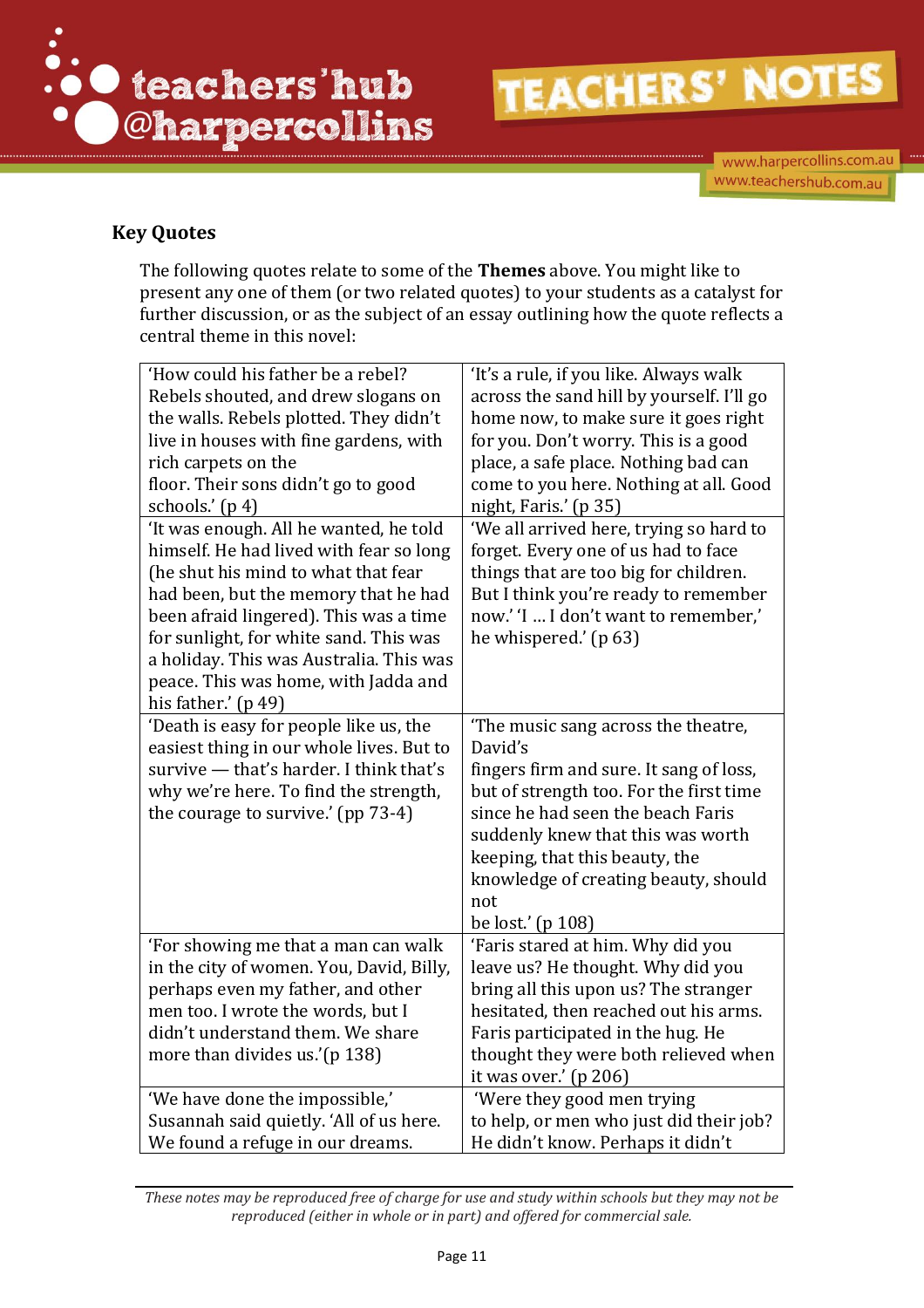

www.harpercollins.com.au www.teachershub.com.au

| Now it is time to make our dreams<br>real.' (p 186)<br>'You breathed in fear, in detention.<br>Fear of being sent back to wherever                                                                                                                                                                                                                                                                                                                                                                                                                                                                                                                                          | matter. But deep down he knew it did.<br>He wanted the gift of life to come from<br>heroes.' (p 200)<br>'The woman was kind, the sort of<br>practised                                                                                                                                                                                                                                                                                               |
|-----------------------------------------------------------------------------------------------------------------------------------------------------------------------------------------------------------------------------------------------------------------------------------------------------------------------------------------------------------------------------------------------------------------------------------------------------------------------------------------------------------------------------------------------------------------------------------------------------------------------------------------------------------------------------|-----------------------------------------------------------------------------------------------------------------------------------------------------------------------------------------------------------------------------------------------------------------------------------------------------------------------------------------------------------------------------------------------------------------------------------------------------|
| you had come from. Fear that no one<br>would want you, that you would<br>spend your life behind barbed wire.<br>Fear of other inmates, sometimes.<br>Anger was so sharp you could almost<br>touch it.' (p 204)  'Days had passed.<br>Weeks or months perhaps, as<br>someone, somewhere, checked out<br>the papers that had survived the<br>journey and his story. Some of the<br>inmates said that you had to wait<br>years here or in some other camp.<br>Faris didn't count the time. It simply<br>passed. In a strange way the beach<br>had been more vivid than real life.'<br>This was not the Australia he had<br>dreamed of. But it was all he had.' (pp<br>$204-5)$ | kindness that said: you are a stranger.<br>Soon you will leave and another will<br>take your place, and I will give him<br>the same smile that I give you.' (p<br>206)                                                                                                                                                                                                                                                                              |
| 'His father looked at him steadily. 'I<br>should have been at that<br>demonstration. I should have had the<br>courage to say: "These things must<br>change.' (p 209)                                                                                                                                                                                                                                                                                                                                                                                                                                                                                                        | 'Nothing here matters, he thought. Yet<br>it was real. And it was all he had.' (p<br>210)                                                                                                                                                                                                                                                                                                                                                           |
| 'This was Australia. Not the Australia<br>that he had dreamed of, the Australia<br>he had longed for when he walked<br>through the door. This was not the<br>Australia of the golden beach and<br>laughing games. But it was real. And<br>like Susannah said, real things can<br>change.' $(p 212)$                                                                                                                                                                                                                                                                                                                                                                         | 'Back in the smelly flat, when Faris<br>woke one night screaming after a<br>nightmare about a wave, his father<br>had explained 'post-traumatic stress<br>disorder', explained how your body<br>got used to being scared,<br>and imagined other terrors to explain<br>the chemicals inside you that kept the<br>terror there. Had the fear chemicals of<br>his body created the illusion that he<br>had once known a small white beach?'<br>(p 214) |
| In three years nothing important had<br>passed between them. Their life was<br>only now, not then. The silence                                                                                                                                                                                                                                                                                                                                                                                                                                                                                                                                                              | 'Faris nodded. They had permanent<br>residency, but the safety of Australian<br>citizenship was still to come. Australia                                                                                                                                                                                                                                                                                                                            |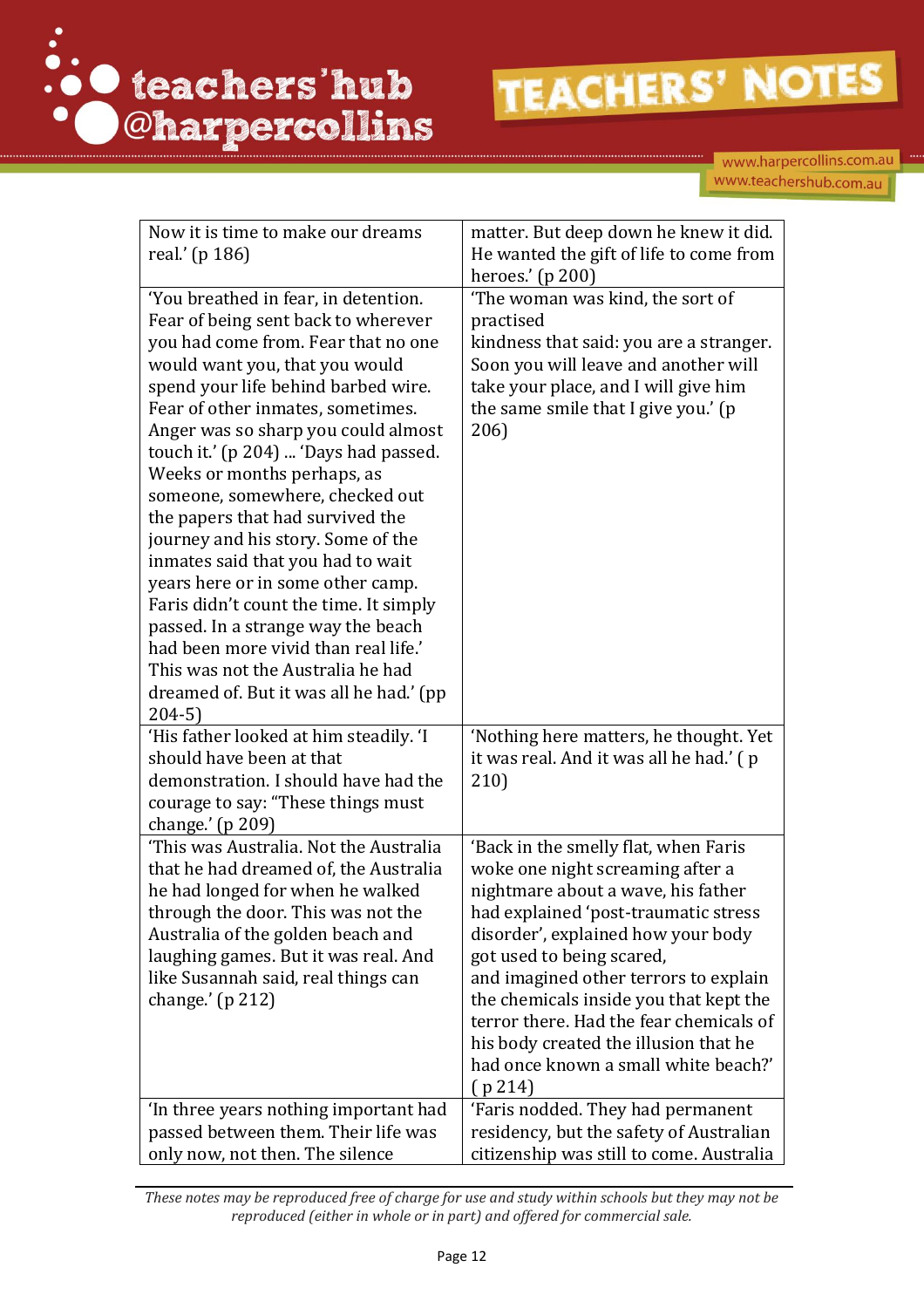

| stretched. The waves danced grey lace    | treated them well, now, but both          |
|------------------------------------------|-------------------------------------------|
| across the sand.' (p 222)                | knew how                                  |
|                                          | quickly that could change. Perhaps he     |
|                                          | would never speak with the freedom        |
|                                          | that the other kids at school took for    |
|                                          | granted, kids who had never known         |
|                                          | how a few words, a small action,          |
|                                          | might destroy a life' (p 225)             |
| 'Faris nodded. They had permanent        | 'The gift of friendship. Every one of us, |
| residency, but the safety of Australian  | bruised and battered by other people.     |
| citizenship was still to come. Australia | We learned understanding there. We        |
| treated them well, now, but both         | learned that together we were strong.'    |
| knew how                                 | (p 234)                                   |
| quickly that could change. Perhaps he    |                                           |
| would never speak with the freedom       |                                           |
| that the other kids at school took for   |                                           |
| granted, kids who had never known        |                                           |
| how a few words, a small action,         |                                           |
| might destroy a life.' (p 225)           |                                           |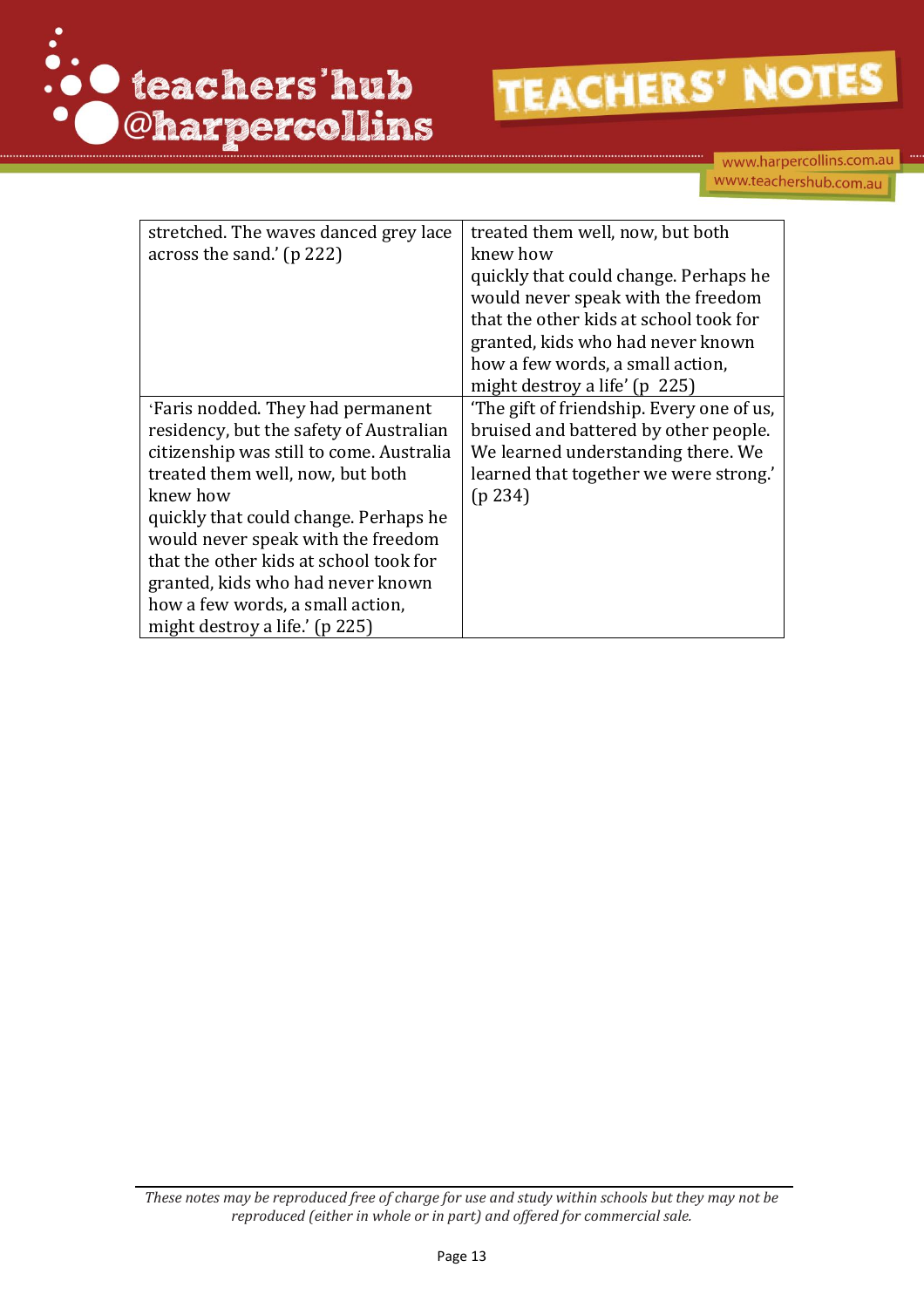

www.harpercollins.com.au www.teachershub.com.au

# **Curriculum Topics**

# **Language and Literacy**

 *This novel is a combination of Realism and Fantasy in which the Literary Trope of the Time Slip or Dream is Employed* **symbolically to explore wider issues** *—* When Faris 'wakes' after the dreadful storm at sea he finds himself in the Australia he has dreamed of (Chapters 2-25). But there are differences too: the kids playing on the beach are all from different times and cultures.

*Discussion Point:*

How does this combination of realism and fantasy work? Why do you think the author chose to imagine this dream beach and the people on it? How would the story have differed if it had been a completely realistic account of Faris's journey? Discuss with students how the time slip or dream device is employed to develop the theme of Faris and the other children becoming strong enough to survive their challenges in the real world. Read and compare to other novels which use this device.

*Narrative Structure* — The novel follows a chronological structure describing Faris's journey. It also includes flashbacks to incidents in the past leading up to his arrival in Australia, and in the **Author's Note** some brief accounts of the other children's stories.

*Activity:*

Create a timeline of all the incidents referred to in the book and **Author's Note**.

• Narrative Perspective — This work is written in third person from Faris's perspective.

*Discussion Point:*

How else might this story have been told? Could it have been written in first person? Why/why not?

• **Faction** — The experiences of the characters in this novel are based on the real experiences of people who have contributed to the history of Australia, so in one sense it is a work of 'faction' where fact and fiction are combined.

*These notes may be reproduced free of charge for use and study within schools but they may not be reproduced (either in whole or in part) and offered for commercial sale.*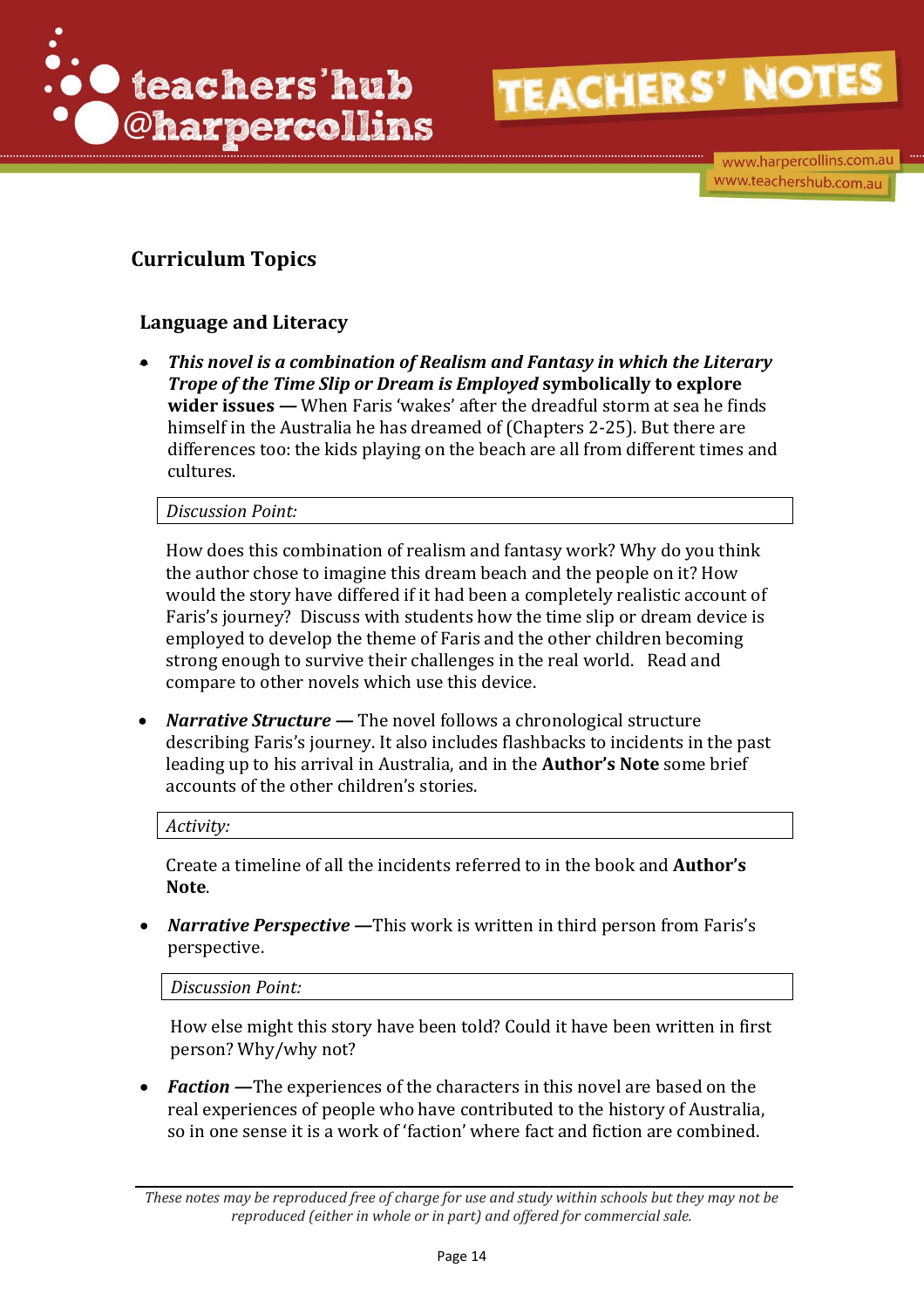

www.harpercollins.com.au www.teachershub.com.au

### *Discussion Point:*

Choose one of the characters and locate a story which is a true account of a similar experience. Use Nadia Wheatley's *Australians All* (2013) as a source for the stories.

 *Use of Literary Devices such as Simile and Metaphor —* 'The sky was grey. The sea was grey too. It shivered. The sea filled the world. Its fingers slapped at the tiny boat with its grey timbers and grey metal framework at one end.' (p 1)

#### *Activity:*

Identify the type of device used in this quotation. Then locate examples of other literary devices in this novel and discuss their meaning and effect.

 *The Cover of a book is both an ideogram for the contents and a marketing tool.* 

*Activity:*

Jackie French says (p 245) that she has deliberately left Faris's country and culture vague. Create a new cover for the work imagining the Faris you 'see' when you read this book. Use techniques such as collage. Write a blurb for the back cover as well.

### **History**

 *History of Immigration* **—**This book demonstrates that Australian history is multilayered and that it consists of many stories of immigration. As an island nation all the residents of this country arrived here from somewhere else; from the first Indigenous inhabitants to early visitors from Asia, Portugal, Holland and France, and then to British, European and Asian settlers.

*Activity*:

Read other oral histories, memoirs or secondary sources about some of these immigrants. For example, read Nadia Wheatley's *Australians All* (2013) or her *My Place* (1988) Ill. by Donna Rawlins, both of which give insights into this history.

*These notes may be reproduced free of charge for use and study within schools but they may not be reproduced (either in whole or in part) and offered for commercial sale.*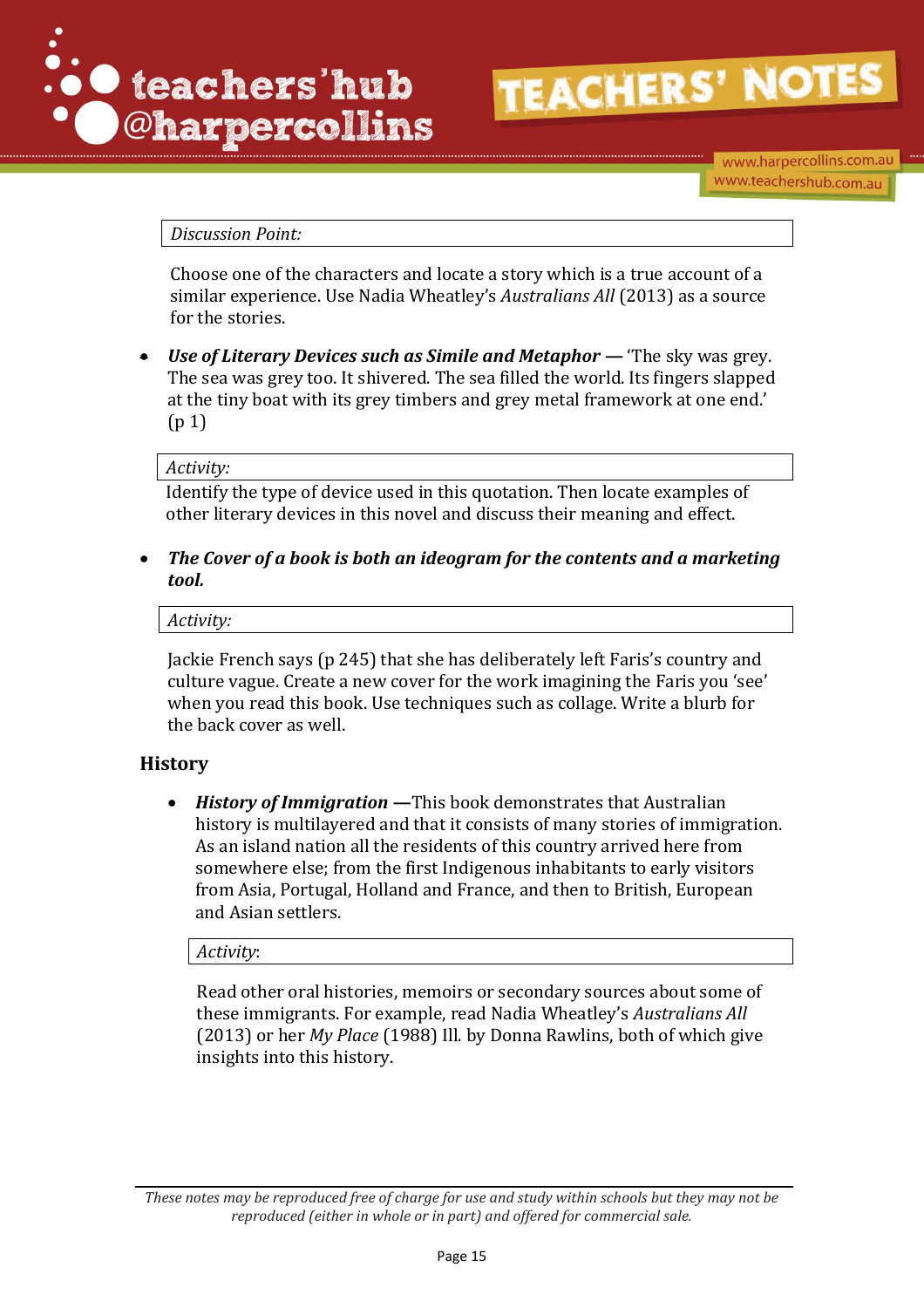

www.harpercollins.com.au www.teachershub.com.au

### *Activity*:

Choose a journey referred to in the novel and then write a diary entry as if it is being written by that person.

 *Historical Events* **—** This novel traces some of the major events in both world history and Australian history through the experiences of the characters.

*Activity*:

Choose one of the characters and the event which led to their journey to Australia, and research the impact it had on Australia. Eg. Billy — Convict settlement in Australia; David — Holocaust during WW2; Nikko — Snowy Mountains Scheme. [See 'Snowy Mountains Scheme' <http://australia.gov.au/about-australia/australian-story/snowymountains-scheme>]

### **Values**

 *Values* **—** This novel is about 'character' and developing qualities such as strength, resilience, bravery and empathy. Discuss quotes in relation to such values, for example, 'Impossible is a word for people who don't want to try,' said Jadda fiercely.' (p 8)

*Activity:* 

Create a table and list some of the values demonstrated in any of the scenes or events in this book with a corresponding quote to illustrate it.

 *Individual/Community* — This novel invites questions about how an individual can influence a community, a nation, or indeed the world.

*Discussion Point:*

Invite students to consider how the characters in this novel each went on to play a positive role in their community. What role might Faris play in Australia's future?

*These notes may be reproduced free of charge for use and study within schools but they may not be reproduced (either in whole or in part) and offered for commercial sale.*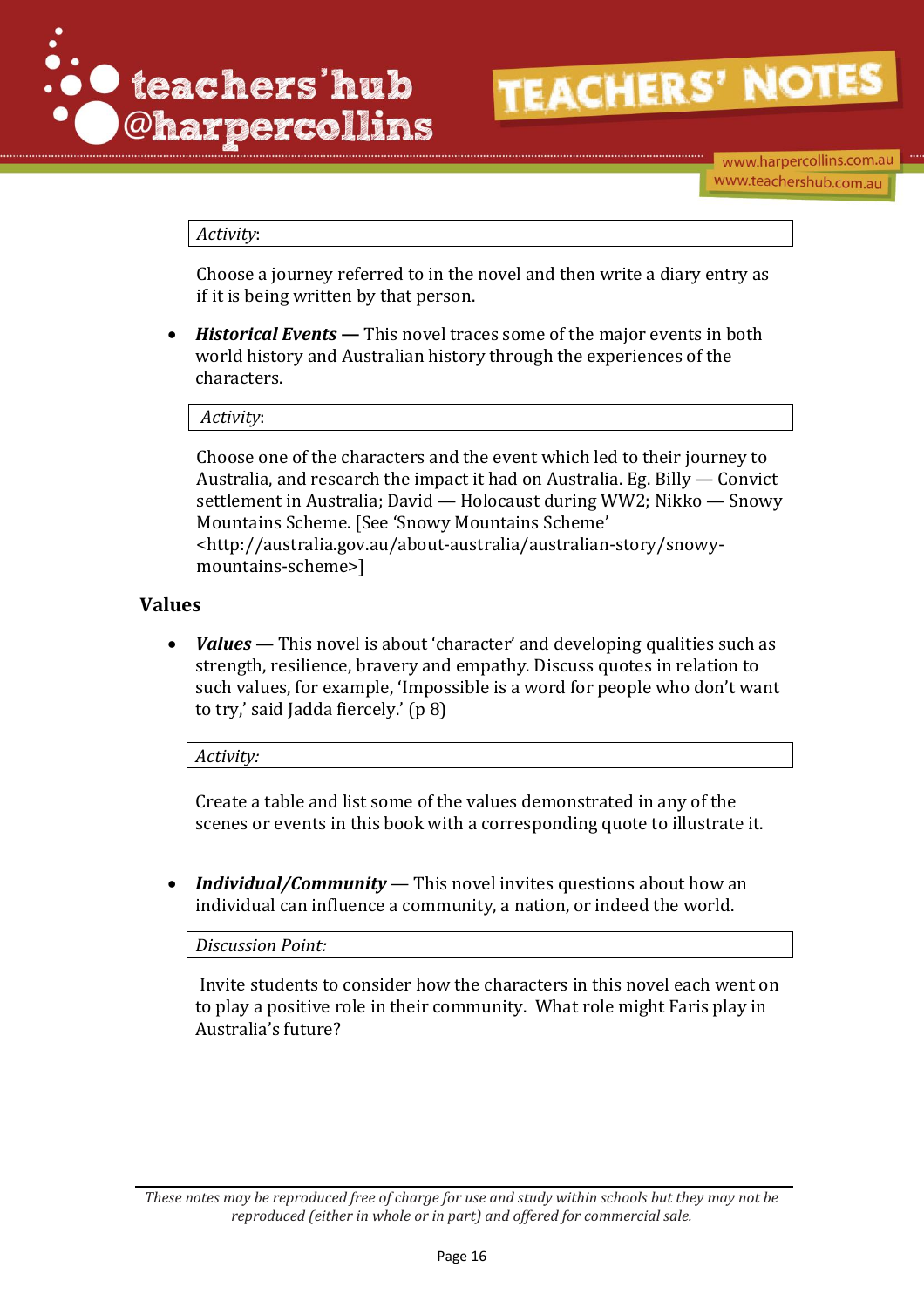

www.harpercollins.com.au www.teachershub.com.au

# **Further Points For Discussion**

1. 'The only place to go to is the one that you have left.' (p 88)

### *Discussion Point:*

How does this quote relate to the experiences described in this book? How does it relate to your students' lives?

2. Read this passage: 'Take whichever bed you like,' said the man, and suddenly, even though the man was a stranger, Faris wanted to cry for him, because all he had to offer was a choice of beds... I knew one, at least, would call the police.' (pp 208-9)

*Discussion Point:*

This heartbreaking scene occurs when Faris first joins his father after years apart. Instead of being a happy evening, it reveals the complexity of their relationship and also the story behind his father's disappearance. Discuss this scene in terms of the novel's themes.

3. Jackie French makes several points in her **Author's Note** (pp 244-5) about the complexities involved in a nation's response to asylum seekers.

*Discussion Point:*

Based on your research, conduct a debate on Australia's use of offshore processing centres such as Manus Island and Nauru.

4. Jackie French writes: 'In *Pennies for Hitler* I wrote that hatred is contagious, but so is kindness. Sometimes being good to others — as a nation, or as individuals — can be as powerful as guns.'  $(p 245)$ 

*Discussion Point:*

Discuss Jackie French's comments about kindness. Is our society one which encourages kindness?

5. Food is a very big part of the shared experiences of these children and becomes symbolic of how they learn to share their experiences and cultures as well.

*These notes may be reproduced free of charge for use and study within schools but they may not be reproduced (either in whole or in part) and offered for commercial sale.*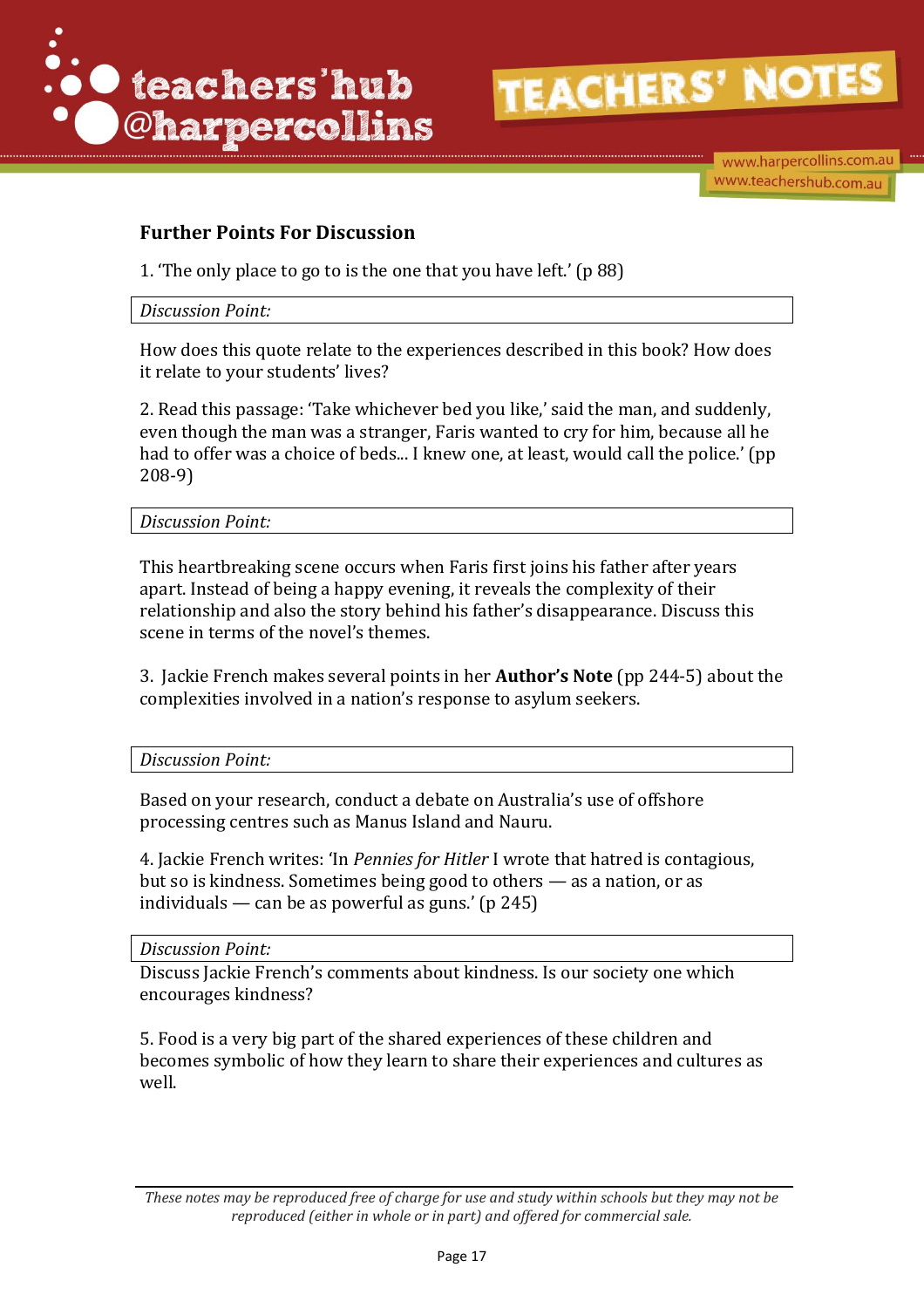

www.harpercollins.com.au www.teachershub.com.au

### *Discussion Point:*

Choose a scene where food is being shared and what that scene reveals about the characters and their feelings.

6. Nikko, David and Billy each imagine an Australia in which their European food and lifestyle is part of the culture.

### *Discussion Point:*

Many communities in Australia understandably reflect the inhabitants' desire to both embrace Australian culture but to preserve their own as well. For example, read about the German communities in SA, or the Greeks in Melbourne, or the Italians in the Snowy Mountains, NSW area. [See 'German Settlers in South Australia' [<http://www.southaustralianhistory.com.au/german.htm>](http://www.southaustralianhistory.com.au/german.htm) or 'Fact Sheets Australian Communities: Greek Australians'

[<http://www.racismnoway.com.au/teaching-resources/factsheets/56.html>](http://www.racismnoway.com.au/teaching-resources/factsheets/56.html) or 'Fact Sheets Australian Communities: Italian Australians' [<http://www.racismnoway.com.au/teaching-resources/factsheets/58.html>](http://www.racismnoway.com.au/teaching-resources/factsheets/58.html)]

7. There are several very strong women in this novel: Jadda, Susannah, Jamila, Juhi and Nafeesa.

### *Discussion Point:*

In this novel, the contributions made by women to Australian culture is as strong a theme as is that of how immigration has contributed to our nation's culture. Invite students to choose a woman who has made a difference to Australia's history or to contemporary culture to research further.

8. Australia is often described as an 'island nation'.

*Discussion Point:*

Does this make us an insecure nation, or does it make us a more cohesive culture?

9. 'Refuge' is the title of this book and is the word used to describe the world in which Faris and his friends find temporary relief.

### *Discussion Point:*

What does refuge mean to your students? Invite them to describe their dream world of refuge and compare the differences and similarities between these worlds.

*These notes may be reproduced free of charge for use and study within schools but they may not be reproduced (either in whole or in part) and offered for commercial sale.*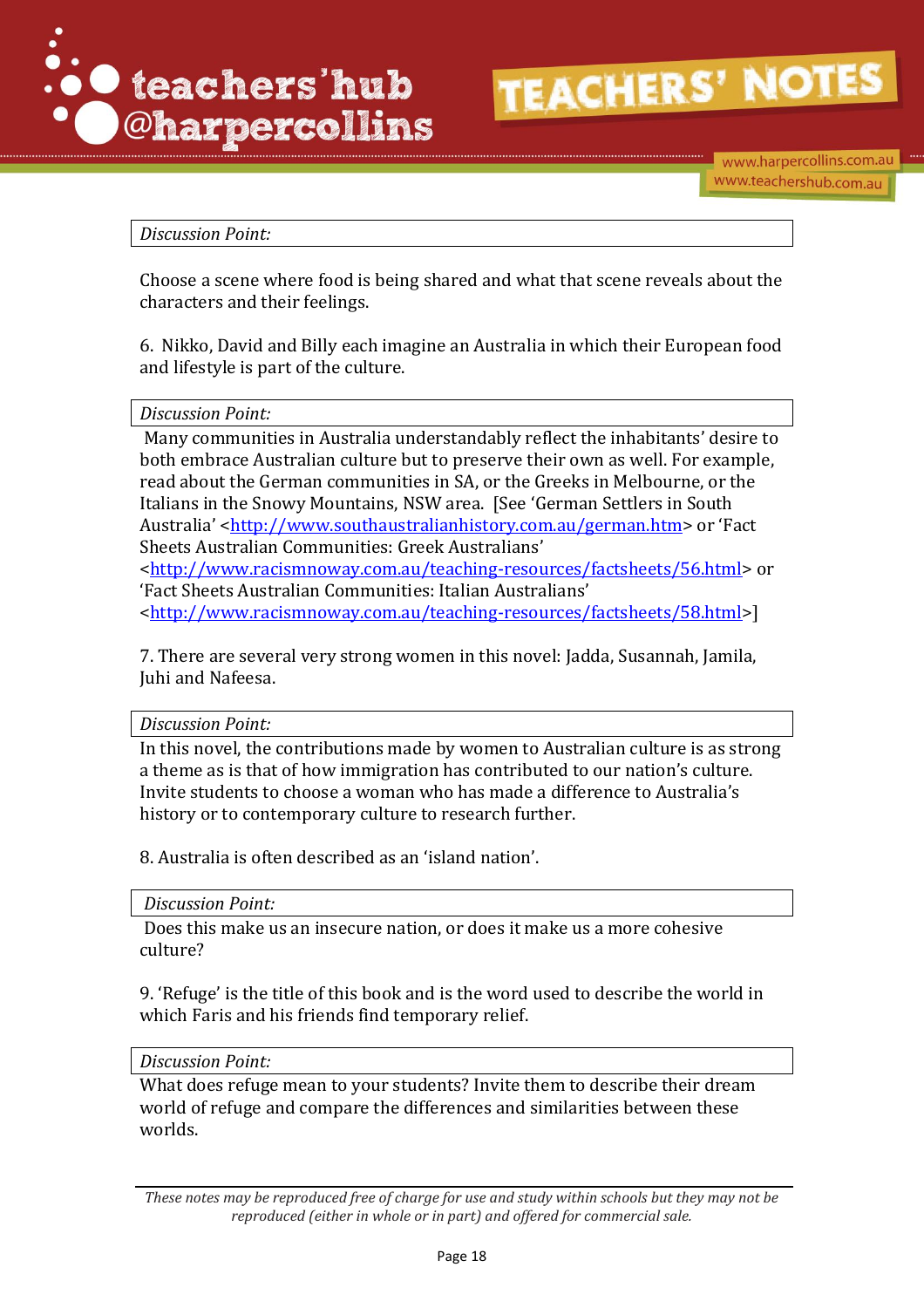

www.harpercollins.com.au www.teachershub.com.au

10. What was the major idea that this novel conveyed about the migrant experience in Australia?

# **Notes On The Text**

At the back of the book, the **Author's Note** (pp 244-256) by Jackie French covers many historical and cultural issues referred to in this text. She also includes Susannah's list of the 26 other children who arrived on the beach, as Faris did, and the fictional histories of what became of them. These fictions, though, are based on real events which happened to other real people. This should be an invaluable resource to teachers in using the book, in conjunction with these notes, in the classroom.

# **Bibliography**

# **Picture Books**

Baker, Jeannie *Mirror* Walker Books, 2010. Do, Anh and Do, Suzanne *The Little Refugee* Ill. by Bruce Whatley. Allen & Unwin, 2011.

Greder, Armin *The Island* Allen & Unwin, 2007 Hathorn, Libby and Whatley, Bruce *A Boy Like Me* ABC Books/HarperCollins, 2012.

Heffernan, John *My Dog* Margaret Hamilton Books/ Scholastic, 2001.

Lofthouse, Liz and Ingpen, Robert *Ziba Came on a Boat* Penguin, 2007. Marsden, John and Ottley, Matt *Home and Away* Hachette, 2008. Miller, David *Refugees* Lothian, 2004.

Tan, Shaun *The Arrival* Hachette Livre, 2006.

Wheatley, Nadia and Rawlins, Donna *My Place* Walker Books, 2008; Hill of Content, 1988.

## **Fiction**

Caswell, Brian and Chiem, David Phu An *Only the Heart* University of Queensland Press, 1997.

Evans, Alwyn *Walk in My Shoes* Penguin, 2005.

French, Jackie *Hitler's Daughter* HarperCollins, 1999.

French, Jackie *Pennies for Hitler* HarperCollins, 2012.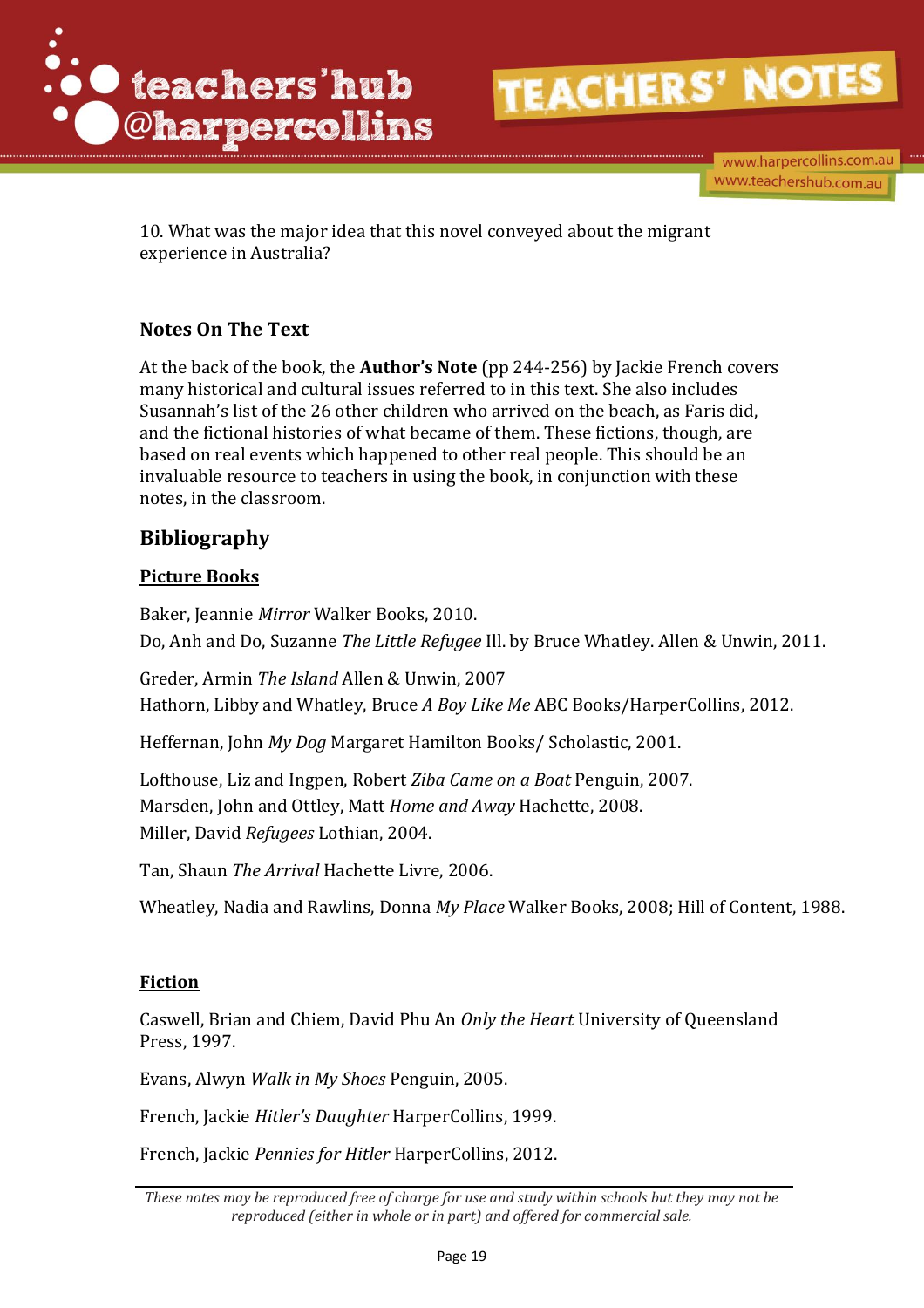

www.harpercollins.com.au www.teachershub.com.au

Gleeson, Libby *Maytab's Story* Allen & Unwin, 2008.

Gleeson, Libby *Refuge Puffin,* 1998.

Gleitzman, Morris *Boy Overboard* Penguin, 2005.

Gleitzman, Morris *Girl Underground* Penguin, 2005.

### **Non-Fiction**

Brasch, Nicolas *Eyewitness to Australian History Series* 2009, 2007.

Brennan, Frank *Tampering with Asylum: A Universal Humanitarian Problem* UQP, 2003.

Crew, Gary.' Fiction, Nonfiction and the Limits of Faction' *Magpies*, Vol 19, Issue 2, May 2004, pp 8-10.

Disher, Garry & Caswell, Brian, 'Looting the Past & Predicting the Future' in *Time Will Tell: Children's Literature into the 21st century: Proceedings from the Fourth National Conference of the Children's Book Council of Australia Adelaide, 1998,*  edited by Sieta van der Hoeven. CBCA, 1998, pp 81-5.

Do, Anh *The Happiest Refugee* Allen & Unwin, 2010.

Gleeson, Libby 'Writing Historical Fiction *My Story Series' Magpies* Vol 16, No 4, September 2001, pp 12-4.

'Parting the Veil: Writing Historical Fiction Comments by Three Writers; Jackie French, Catherine Jinks, Kelly Gardiner' *Magpies,* Vol 21, Issue 2, May 2006, pp 4- 6, 8-9.

Pung, Alice, ed. *Growing Up Asian in Australia*. Black Inc, 2008.

Turton, Rayma *Know the Author: Jackie French Magpies* Vol 15, No 5, November 2000, pp 14-16.

Wheatley, Nadia 'History Alive' *Magpies* Vol 16, No 4, September 2001, pp 8-11.

Wheatley, Nadia *Australians All* Allen & Unwin, 2013.

### **Websites**

'A True Story' **BOAT-PEOPLE.ORG** [<http://www.boatpeople.org/a\\_true\\_story.htm>](http://www.boatpeople.org/a_true_story.htm)

Amnesty International [<http://www.amnesty.org.au/>](http://www.amnesty.org.au/)